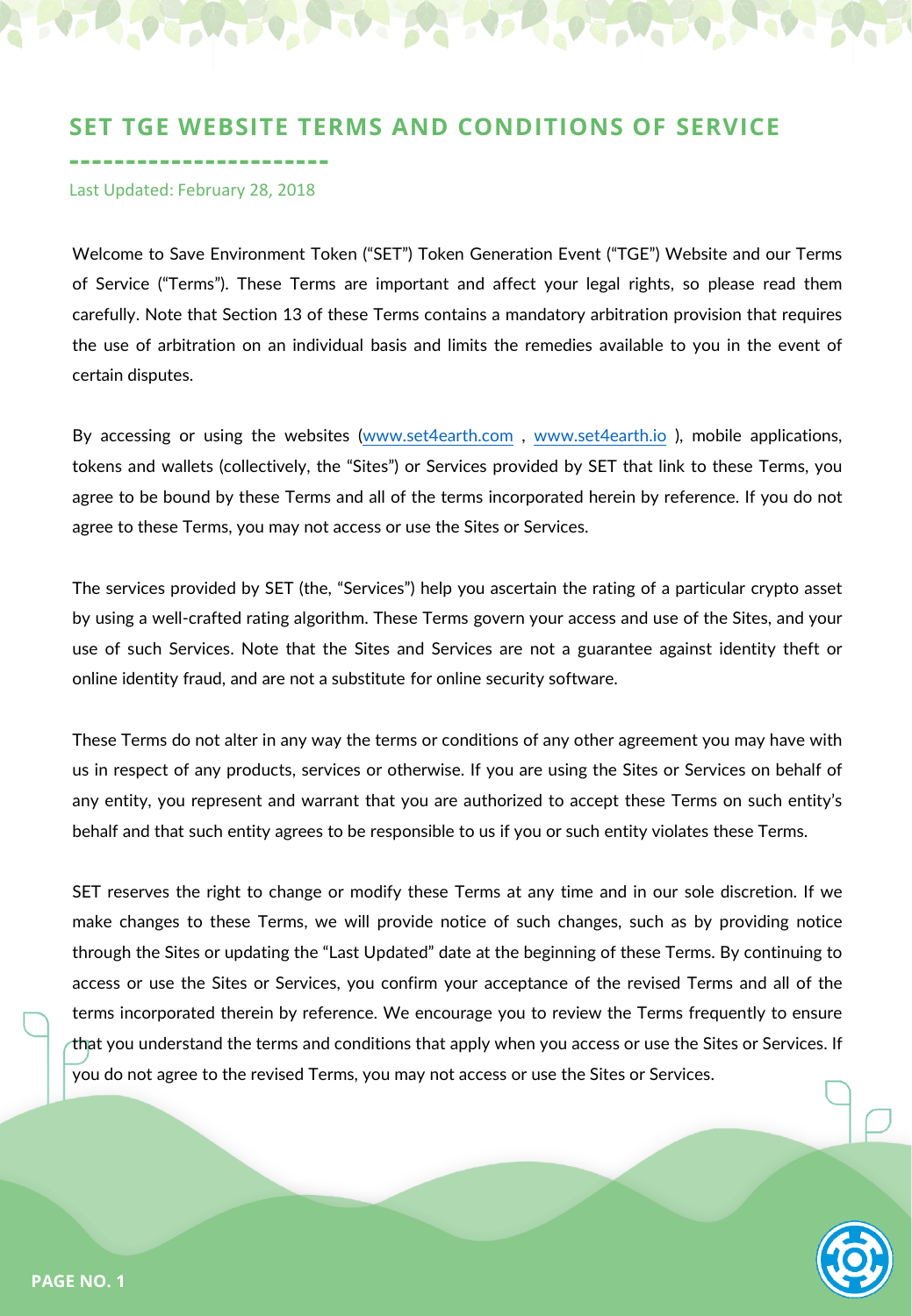*Nature of Beta*. SET may offer additions to our Sites and Services as part of a beta test phase. All or portions of the Sites and Services included in this test phase may not function correctly, or may contain errors. SET is not obligated to correct, nor is it responsible for, errors or the effects of such errors while the beta test phases of these Sites and Services are active. Further, you acknowledge that SET has no express or implied obligation to announce or make available any particular features of the beta Sites and Services in the future. Should these Sites and Services launch publicly after the beta phase, it may have features or functionality that are different than those found in the beta version licensed herein.

### 1. **Privacy Policy**

To Martin

Please refer to our Privacy Policy <https://www.set4earth.com/pdf/privacy-policy.pdf> for information about how we collect, use and disclose information about you.

**BOOK DOWNER** 

### **2. Registration, Account and Communication Preferences**

**LOVE** 

In order to access and use certain areas or features of the Sites and Services, you will need to register for a SET account. By creating an account, you agree to (a) provide accurate, current and complete account information about yourself as necessary, (b) maintain and promptly update from time to time as necessary your account information, (c) maintain the security of your password and accept all risks of unauthorized access to your account and the information you provide to us, and (d) immediately notify us if you discover or otherwise suspect any security breaches related to the Sites, Services, or your account.

By creating a SET account, you also consent to receive electronic communications from SET (e.g., via email or by posting notices to the Sites or Services). These communications may include notices about your account (e.g., password changes and other transactional information) and are part of your relationship with us. You agree that any notices, agreements, disclosures or other communications that we send to you electronically will satisfy any legal communication requirements, including, but not limited to, that such communications be in writing.

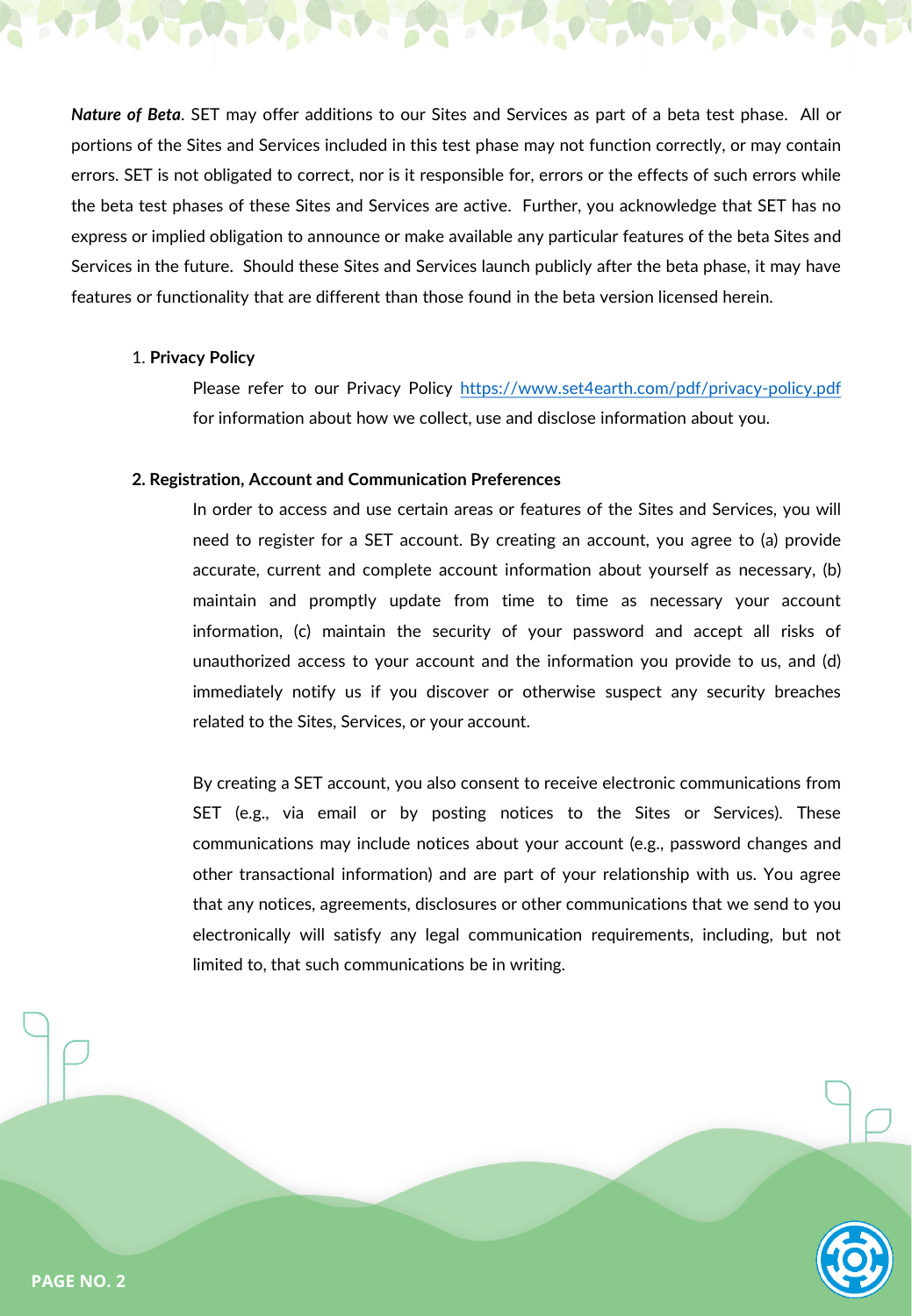# **3. Payment Obligations**

A subscription may be necessary for you to access certain parts of a Service. By agreeing to these Terms, you accept the responsibility to pay these subscription costs as indicated during your enrollment with SET or based on future requests made through the Services. Payment must be made by you or on behalf of you via any accepted valid cryptocurrency. By providing payment information to SET, you represent that you are authorized to make transactions using that payment method, and you authorize SET to make necessary charges against that payment method automatic, recurring, or individual - as part of providing the Services. You may cancel payment by downgrading or stopping services through your member settings. You further acknowledge that you are responsible for any applicable state, federal, or other taxes as well as any fees associated with your subscription to Services unless otherwise noted.

#### **4. Trademarks**

"SET," the SET logo and any other SET product or service names, logos or slogans that may appear on the Sites or Services are trademarks of SET and may not be copied, imitated or used, in whole or in part, without our prior written permission. You may not use any metatags or other "hidden text" utilizing "SET" or any other name, trademark or Product or service name of SET without our prior written permission. In addition, the look and feel of the Sites and Services, including, without limitation, all page headers, custom graphics, button icons and scripts, constitute the service mark, trademark or trade dress of SET and may not be copied, imitated or used, in whole or in part, without our prior written permission. All other trademarks, registered trademarks, product names and company names or logos mentioned on the Sites or Services are the property of their respective owners and may not be copied, imitated or used, in whole or in part, without the permission of the applicable trademark holder. Reference to any products, services, processes or other information by name, trademark, manufacturer, supplier or otherwise does not constitute or imply endorsement, sponsorship or recommendation by ANS.

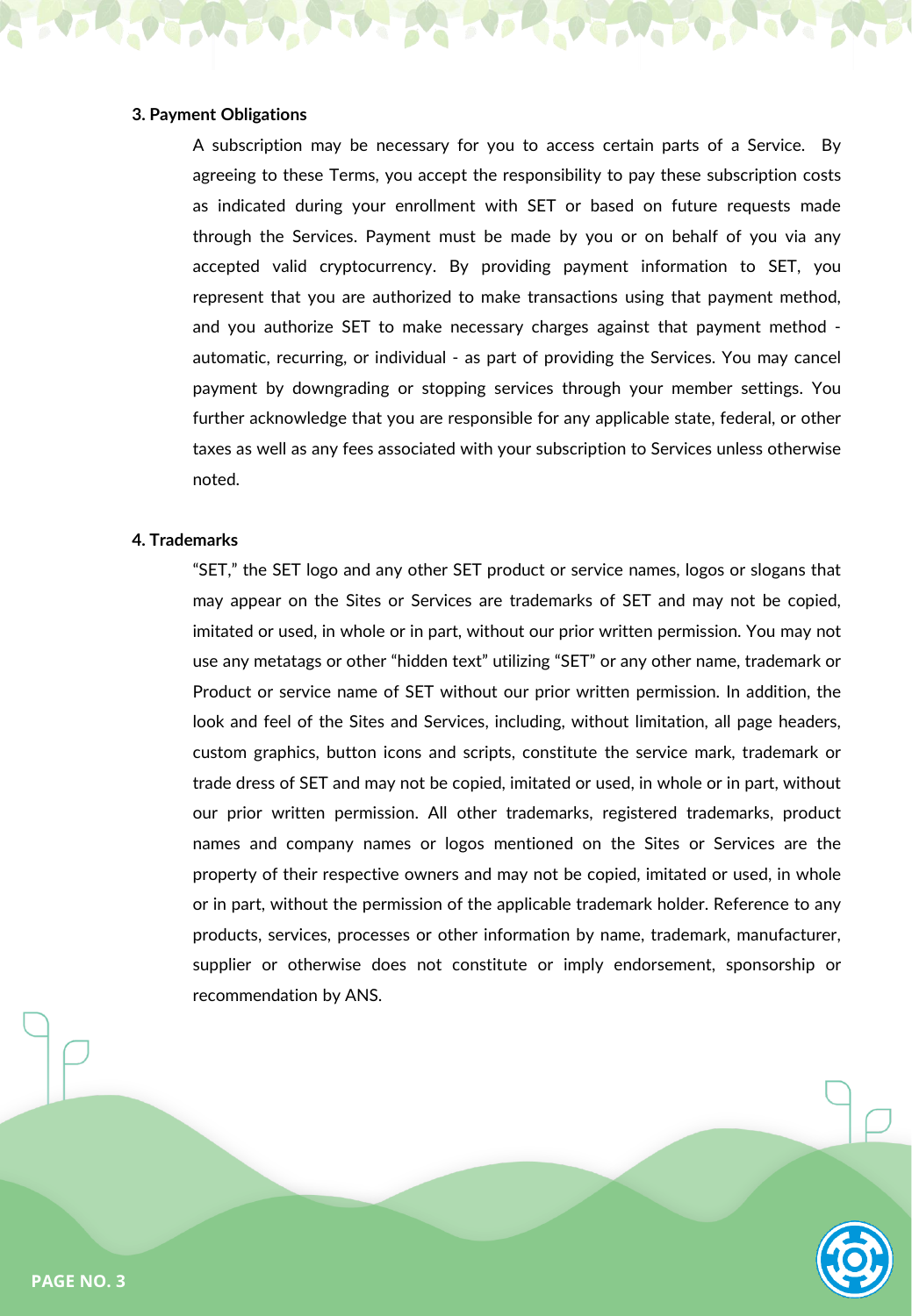# **5. Hyperlinks**

You are granted a limited, nonexclusive, nontransferable right to create a text hyperlink to the Sites for noncommercial purposes, provided that such link does not portray SET or any of our products or services in a false, misleading, derogatory or otherwise defamatory manner, and provided further that the linking site does not contain any adult or illegal material or any material that is offensive, harassing or otherwise objectionable. This limited right may be revoked at any time. You may not use a SET logo or other proprietary graphic of SET to link to the Sites without our express written permission. Further, you may not use, frame or utilize framing techniques to enclose any SET trademark, logo or other proprietary information, including the images found on the Sites or services, the content of any text or the layout or design of any page, or form contained on a page, on the Sites without our express written consent.

The SET Service may provide, or third parties may provide, links to other World Wide Web sites or resources. Because SET has no control over such sites and resources, you acknowledge and agree that SET is not responsible for the availability of such external sites or resources, and does not endorse and is not responsible or liable for any Content, advertising, products or other materials on or available from such sites or resources. You further acknowledge and agree that SET shall not be responsible or liable, directly or indirectly, for any damage or loss caused or alleged to be caused by or in connection with use of or reliance on any such Content, goods or services available on or through any such site or resource.

#### **6. Third Party Content**

We may display content from third parties through the Sites and Services (collectively, "Third-Party Content"). We do not control, endorse or adopt any Third-Party Content, and we make no representations or warranties of any kind regarding such Third-Party Content, including, without limitation, regarding its accuracy or completeness. You acknowledge and agree that your interactions with third parties providing Third Party Content are solely between you and such third parties, and that SET is not responsible or liable in any manner for such interactions or Third-Party Content.

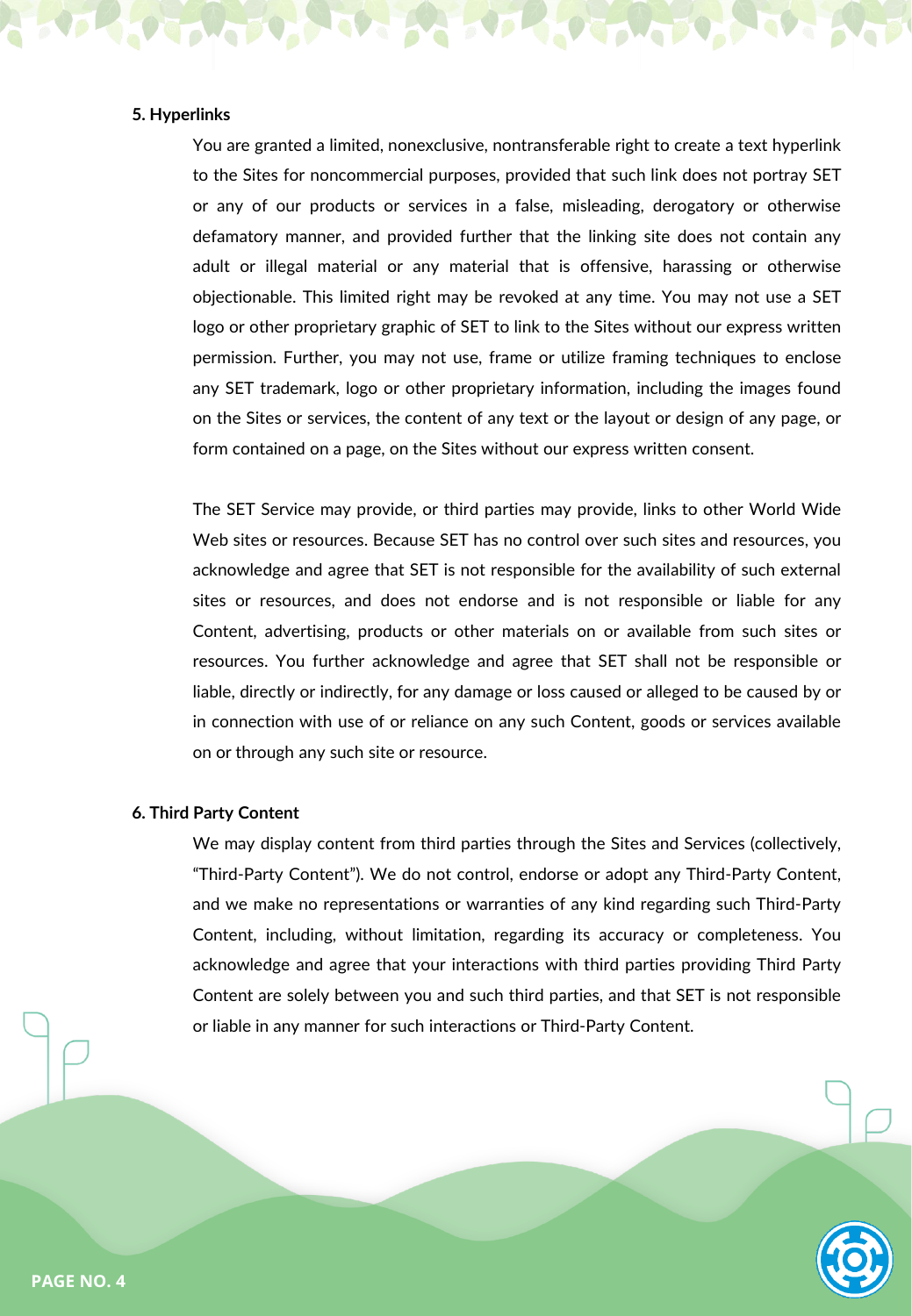# **7. User Conduct**

You agree that you will not violate any law, contract, intellectual property or other third party right or commit a tort, and that you are solely responsible for your conduct, while accessing or using the Sites or Services. You agree that you will abide by these Terms and will not:

- o Provide false or misleading information to SET;
- $\circ$  Use or attempt to use another user's account without authorization from such user and SET;
- $\circ$  Use the Sites or Services in any manner that could interfere with, disrupt, negatively affect or inhibit other users from fully enjoying the Sites or Services, or that could damage, disable, overburden or impair the functioning of the Sites or Services in any manner;
- $\circ$  Develop, utilize, or disseminate any software, or interact with our API in any manner, that could damage, harm, or impair the Sites or Services;
- o Reverse engineer any aspect of the Sites or Services, or do anything that might discover source code or bypass or circumvent measures employed to prevent or limit access to any Content, area or code of the Sites or Services;
- $\circ$  Attempt to circumvent any content-filtering techniques we employ or attempt to access any feature or area of the Sites or Services that you are not authorized to access;
- o Use any robot, spider, crawler, scraper, script, browser extension, offline reader or other automated me SET or interface not authorized by us to access the Sites and Services, extract data or otherwise interfere with or modify the rendering of Site pages or functionality;
- o Use data collected from our Sites and Services to contact individuals, companies, or other persons or entities;
- o Use data collected from our Sites and Services for any direct marketing activity (including without limitation, email marketing, SMS marketing, telemarketing, and direct marketing); or
- o Use the Sites or Service for any illegal or unauthorized purpose, or engage in, encourage or promote any activity that violates these Terms.

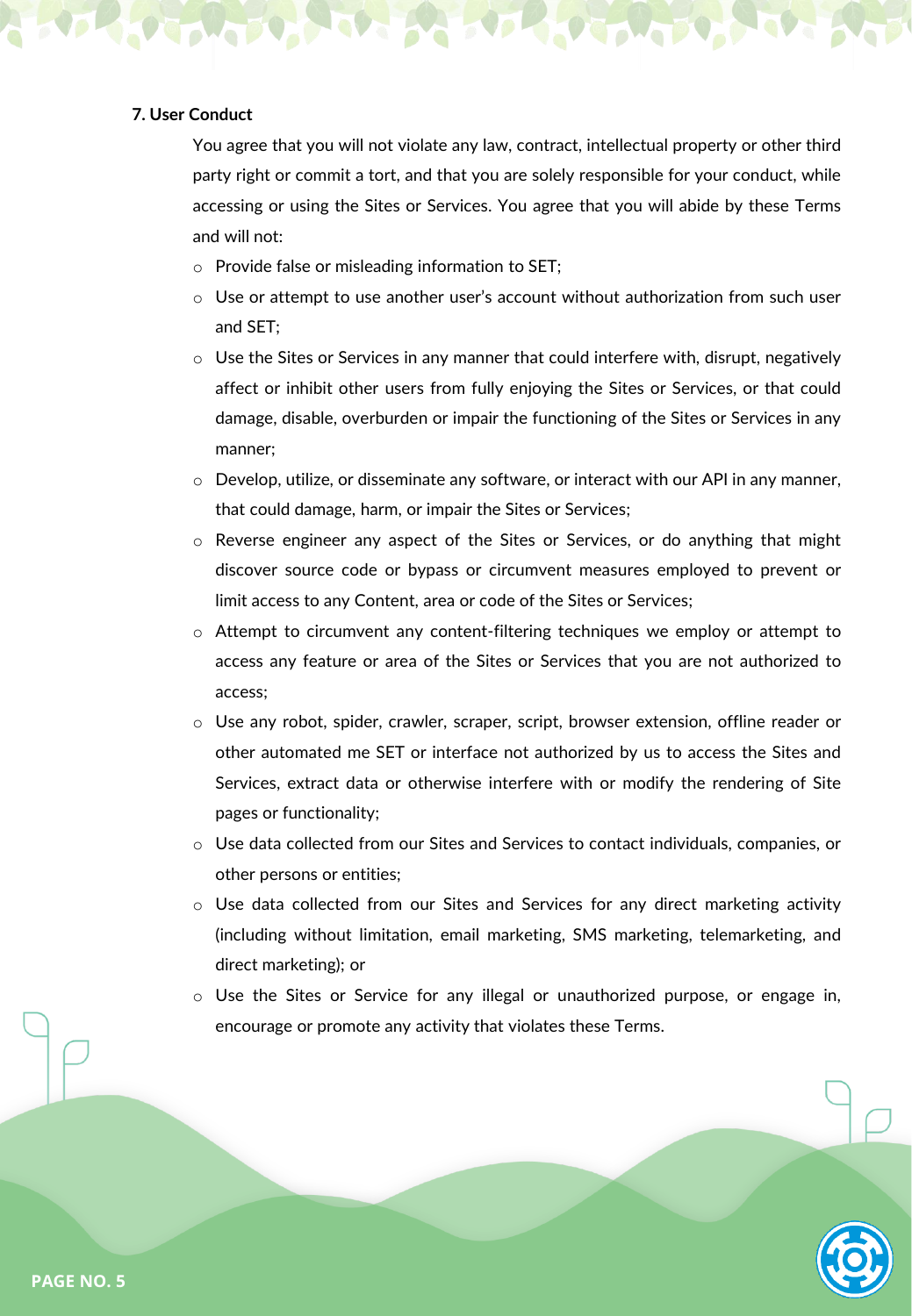# **7. User Conduct**

You agree that you will not violate any law, contract, intellectual property or other third party right or commit a tort, and that you are solely responsible for your conduct, while accessing or using the Sites or Services. You agree that you will abide by these Terms and will not:

- o Provide false or misleading information to SET;
- $\circ$  Use or attempt to use another user's account without authorization from such user and SET;
- $\circ$  Use the Sites or Services in any manner that could interfere with, disrupt, negatively affect or inhibit other users from fully enjoying the Sites or Services, or that could damage, disable, overburden or impair the functioning of the Sites or Services in any manner;
- $\circ$  Develop, utilize, or disseminate any software, or interact with our API in any manner, that could damage, harm, or impair the Sites or Services;
- o Reverse engineer any aspect of the Sites or Services, or do anything that might discover source code or bypass or circumvent measures employed to prevent or limit access to any Content, area or code of the Sites or Services;
- $\circ$  Attempt to circumvent any content-filtering techniques we employ or attempt to access any feature or area of the Sites or Services that you are not authorized to access;
- o Use any robot, spider, crawler, scraper, script, browser extension, offline reader or other automated me SET or interface not authorized by us to access the Sites and Services, extract data or otherwise interfere with or modify the rendering of Site pages or functionality;
- o Use data collected from our Sites and Services to contact individuals, companies, or other persons or entities;
- o Use data collected from our Sites and Services for any direct marketing activity (including without limitation, email marketing, SMS marketing, telemarketing, and direct marketing); or
- o Use the Sites or Service for any illegal or unauthorized purpose, or engage in, encourage or promote any activity that violates these Terms.

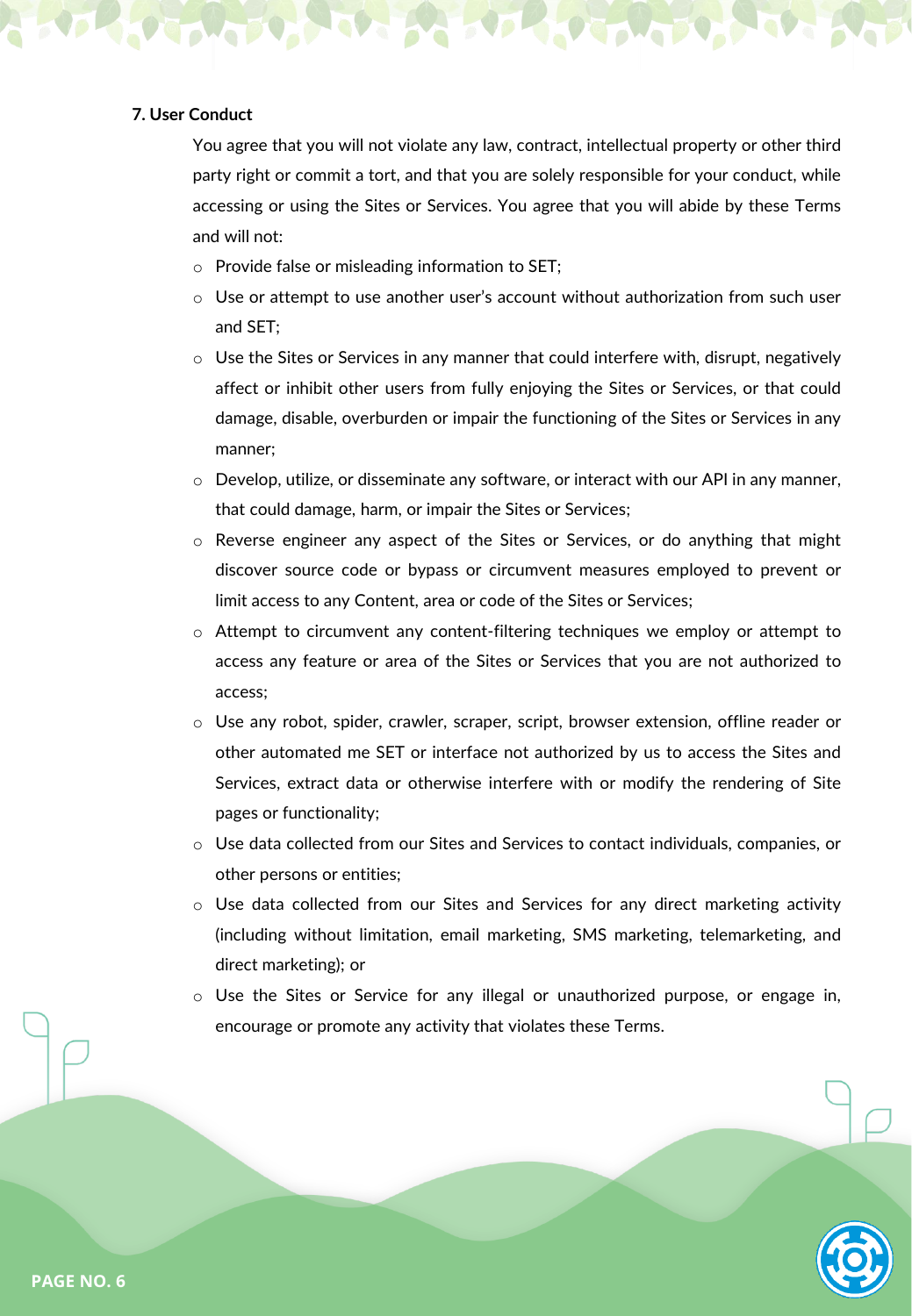# **8. Feedback**

You can submit questions, comments, suggestions, ideas, original or creative materials or other information about SET, the Sites or the Services (collectively, "Feedback"). Feedback is non confidential and shall become the sole property of SET. SET shall own exclusive rights, including, without limitation, all intellectual property rights, in and to such Feedback and shall be entitled to the unrestricted use and dissemination of this Feedback for any purpose, commercial or otherwise, without acknowledgment or compensation to you.

# **9. Indemnification**

To the fullest extent permitted by applicable law, you agree to indemnify, defend and hold harmless SET, and our respective past, present and future employees, officers, directors, contractors, consultants, equity holders, suppliers, vendors, service providers, parent companies, subsidiaries, affiliates, agents, representatives, predecessors, successors and assigns (individually and collectively, the "SET Parties"), from and against all actual or alleged SET Party or third party claims, damages, awards, judgments, losses, liabilities, obligations, penalties, interest, fees, expenses (including, without limitation, attorneys' fees and expenses) and costs (including, without limitation, court costs, costs of settlement and costs of pursuing indemnification and insurance), of every kind and nature whatsoever, whether known or unknown, foreseen or unforeseen, matured or un-matured, or suspected or unsuspected, in law or equity, whether in tort, contract or otherwise (collectively, "Claims"), including, but not limited to, damages to property or personal injury, that are caused by, arise out of or are related to (a) your use or misuse of the Sites, Content or Services, (b) any Feedback you provide, (c) your violation of these Terms, and (d) your violation of the rights of another. You agree to promptly notify SET of any third-party Claims and cooperate with the SET Parties in defending such Claims. You further agree that the SET Parties shall have control of the defence or settlement of any third-party Claims. This indemnity is in addition to, and not in lieu of, any other indemnities set forth in a written agreement between you and SET.

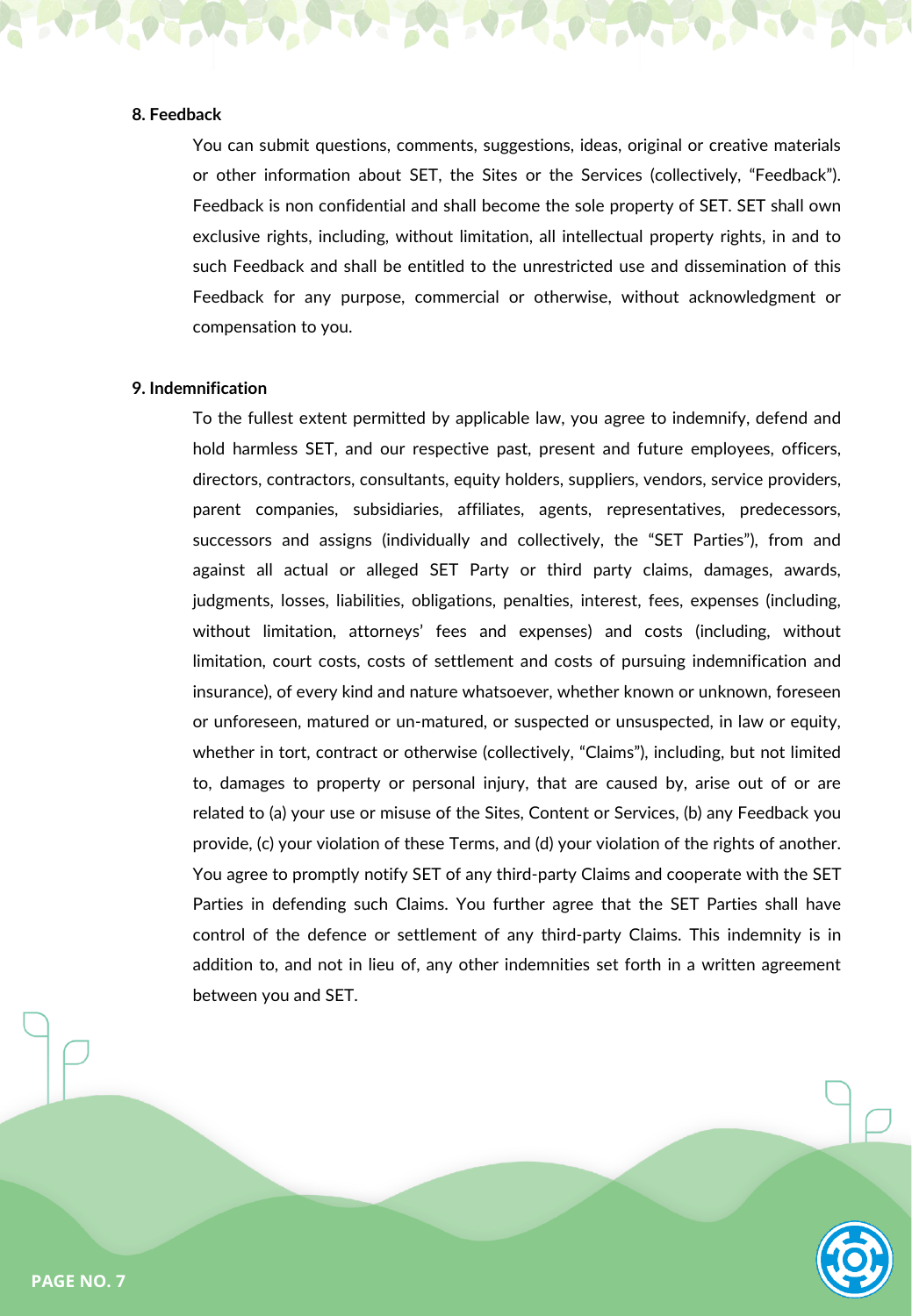# **10. Disclaimers**

SET MAKES NO WARRANTIES OF ANY KIND AS TO THE EXPECTED RETURNS THAT CONSUMERS MAY EXPECT FROM RELYING ON OUR RATING ALGORITHM.

EXCEPT AS EXPRESSLY PROVIDED TO THE CONTRARY IN A WRITING BY SET, THE SERVICES AND THE SET CONTENT CONTAINED THEREIN ARE PROVIDED ON AN "AS IS" AND "AS AVAILABLE" BASIS WITHOUT WARRANTIES OF ANY KIND, EITHER EXPRESS OR IMPLIED. SET DISCLAIMS ALL OTHER WARRANTIES, EXPRESS OR IMPLIED, INCLUDING, WITHOUT LIMITATION, IMPLIED WARRANTIES OF MERCHANTABILITY, FITNESS FOR A PARTICULAR PURPOSE, TITLE AND NON-INFRINGEMENT AS TO THE SERVICES AND SET CONTENT CONTAINED THEREIN.WHILE SET'S MISSION IS TO PROVIDE TRUE RATINGS OF THE CRYPTO ASSETS, DUE TO THE NATURE OF THE CRYPTOCURRENCY SPACE, SETCAN NOT REPRESENT OR WARRANT THAT SET CONTENT IS ENTIRELY ACCURATE, COMPLETE, RELIABLE, CURRENT OR ERROR-FREE. IF A USER IDENTIFIES ERRONEOUS CONTENT, WE ENCOURAGE THEM TO REPORT IT TO US IMMEDIATELY.

SOME JURISDICTIONS MAY NOT ALLOW THE DISCLAIMER OF IMPLIED TERMS IN CONTRACTS WITH CONSUMERS, SO SOME OR ALL OF THE DISCLAIMERS IN THIS SECTION MAY NOT APPLY TO YOU.

SET MAKES NO WARRANTIES, EXPRESS OR IMPLIED, WITH RESPECT TO SUCH THIRD-PARTY PRODUCTS, AND EXPRESSLY DISCLAIMS ANY WARRANTY OR CONDITION OF MERCHANTABILITY, NON-INFRINGEMENT, OR FITNESS FOR A PARTICULAR PURPOSE. IN NO EVENT WILL SET BE LIABLE FOR ANY INCIDENTAL, CONSEQUENTIAL, OR COVER DAMAGES ARISING OUT OF YOUR USE OF OR INABILITY TO USE THIRD PARTY SERVICES OR ANY AMOUNT IN EXCESS OF THE AMOUNT PAID BY YOU FOR THE SERVICE THAT GIVES RISE TO ANY CLAIM.

We reserve the right to change any and all content and to modify, suspend or stop providing access to the Sites or Services (or any features or functionality of the Sites or Services) at any time without notice and without obligation or liability to you.

Reference to any products, services, processes or other information by trade name, trademark, manufacturer, supplier, vendor or otherwise does not constitute or imply endorsement, sponsorship or recommendation thereof, or any affiliation therewith, by us. Some jurisdictions do not allow the disclaimer of implied terms in contracts with consumers, so some or all of the disclaimers in this section may not apply to you.

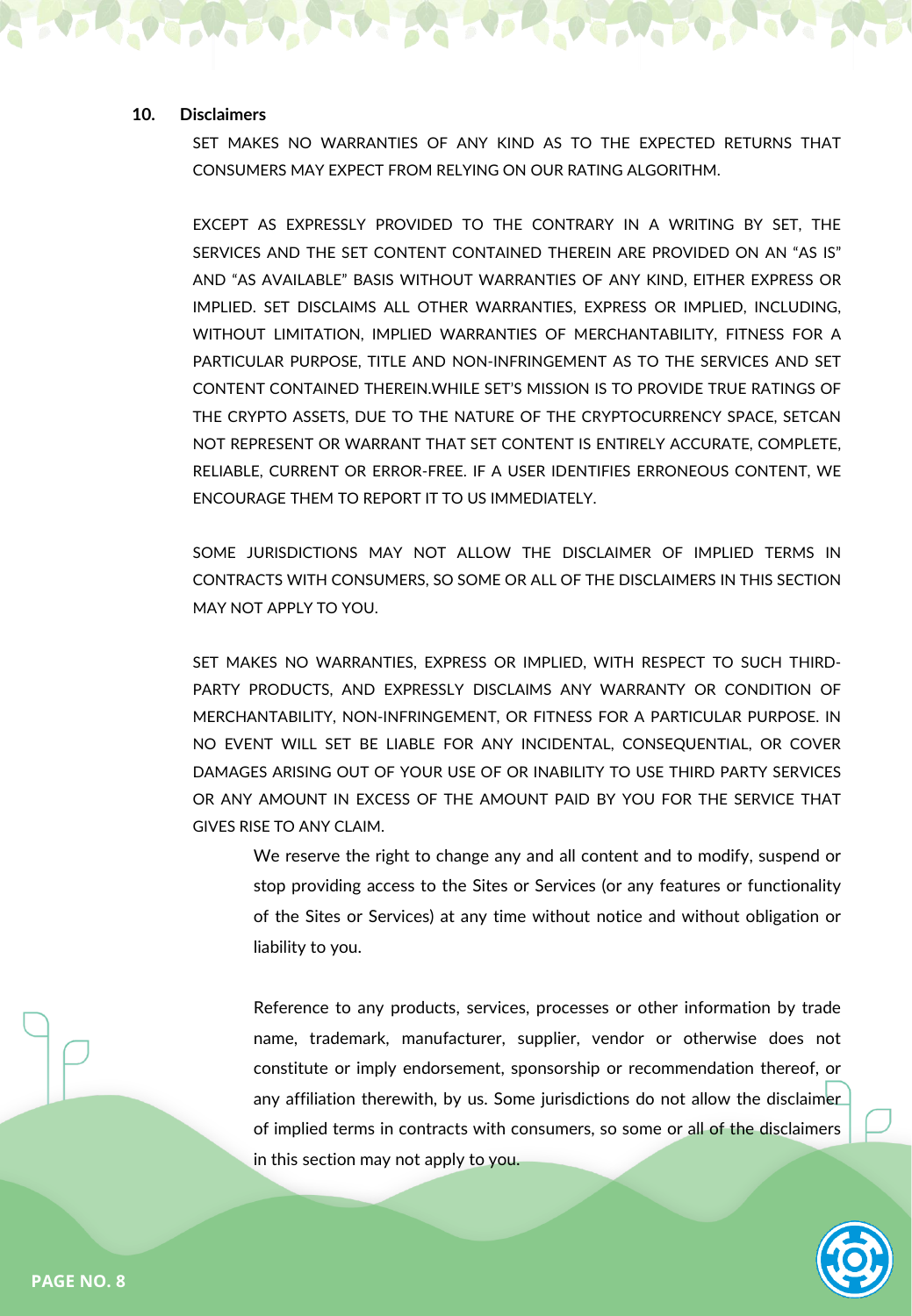# **11. Limitation of Liability; Release**

TO THE FULLEST EXTENT PERMITTED BY APPLICABLE LAW, IN NO EVENT SHALL SET OR ANY OF THE OTHER SET PARTIES BE LIABLE FOR ANY INDIRECT, SPECIAL, INCIDENTAL, CONSEQUENTIAL, EXEMPLARY OR PUNITIVE DAMAGES OF ANY KIND (INCLUDING, BUT NOT LIMITED TO, LOSS OF REVENUE, INCOME OR PROFITS, LOSS OF USE OR DATA, LOSS OR DIMINUTION IN VALUE OF ASSETS OR SECURITIES, OR DAMAGES FOR BUSINESS INTERRUPTION) ARISING OUT OF OR IN ANY WAY RELATED TO THE ACCESS OR USE OF THE SITES OR CONTENT OR THE USE OF ANY SERVICE OR OTHERWISE RELATED TO THESE TERMS (INCLUDING, BUT NOT LIMITED TO, ANY DAMAGES CAUSED BY OR RESULTING FROM RELIANCE BY ANY USER ON ANY INFORMATION OBTAINED FROM SET, OR FROM MISTAKES, OMISSIONS, INTERRUPTIONS, DELETIONS OF FILES OR EMAILS, ERRORS, DEFECTS, BUGS, VIRUSES, TROJAN HORSES, DELAYS IN OPERATION OR TRSETMISSION OR ANY FAILURE OF PERFORMANCE, WHETHER OR NOT RESULTING FROM ACTS OF GOD, COMMUNICATIONS FAILURE, THEFT, DESTRUCTION OR UNAUTHORIZED ACCESS TO SET'S RECORDS, PROGRAMS OR SYSTEMS), REGARDLESS OF THE FORM OF ACTION, WHETHER BASED IN CONTRACT, TORT (INCLUDING, BUT NOT LIMITED TO, SIMPLE NEGLIGENCE, WHETHER ACTIVE, PASSIVE OR IMPUTED), STRICT PRODUCT LIABILITY OR ANY OTHER LEGAL OR EQUITABLE THEORY (EVEN IF THE PARTY HAS BEEN ADVISED OF THE POSSIBILITY OF SUCH DAMAGES AND REGARDLESS OF WHETHER SUCH DAMAGES WERE FORESEEABLE).

TO THE FULLEST EXTENT PERMITTED BY APPLICABLE LAW, IN NO EVENT SHALL THE MAXIMUM AGGREGATE LIABILITY OF SET ARISING OUT OF OR IN ANY WAY RELATED TO THESE TERMS, THE ACCESS TO AND USE OF THE SITES, SERVICES AND MATERIALS OR ANY PRODUCTS OR SERVICES PURCHASED FROM US EXCEED THE AMOUNT OF \$1.00 USD PER WALLET. DAMAGES AND RESTITUTION ARE PAYABLE IN USD AS OPPOSED TO CRYPTOCURRENCY.

Some jurisdictions do not allow the exclusion or limitation of incidental or consequential damages, so the above limitation or exclusion may not apply to you. Some jurisdictions also limit disclaimers or limitations of liability for personal injury from consumer products, so this limitation may not apply to personal injury claims.

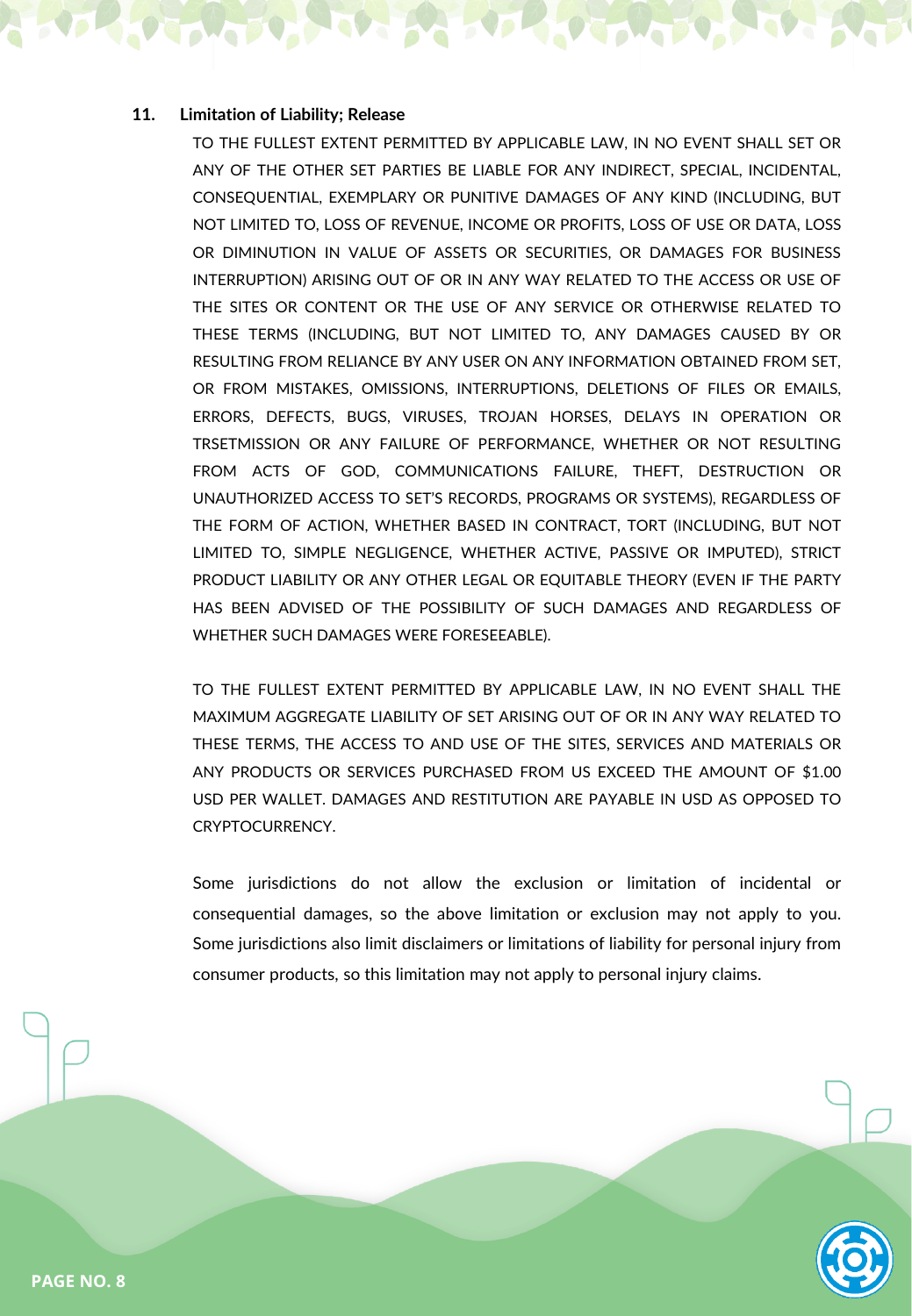# **12. Modifications to the Sites and Services**

We reserve the right in our sole discretion to modify, suspend or discontinue, temporarily or permanently, the Sites (or any features or parts thereof) or the provision of the Services at any time and without liability therefor.

# **13. Dispute Resolution; Arbitration**

PLEASE READ THE FOLLOWING SECTION CAREFULLY BECAUSE IT REQUIRES YOU TO ARBITRATE CERTAIN DISPUTES AND CLAIMS WITH SET LIMITS THE MANNER IN WHICH YOU CAN SEEK RELIEF FROM US.

o *13.1 Binding Arbitration*

Except for any disputes, claims, suits, actions, causes of action, demands or proceedings (collectively, "Disputes") arising out of or related to a violation of Section 8 or Disputes in which either party seeks to bring an individual action in small claims court or seeks injunctive or other equitable relief for the alleged unlawful use of intellectual property, including, without limitation, copyrights, trademarks, trade names, logos, trade secrets or patents, you and SET agree (a) to waive your and SET's respective rights to have any and all Disputes arising from or related to these Terms, or the Sites, Content or Services, resolved in a court, and (b) to waive your and SET's respective rights to a jury trial. Instead, you and SET agree to arbitrate Disputes through binding arbitration (which is the referral of a Dispute to one or more persons charged with reviewing the Dispute and making a final and binding determination to resolve it instead of having the Dispute decided by a judge or jury in court).

### o *13.2 No Class Arbitrations, Class Actions or Representative Actions*

You and SET agrees that any Dispute arising out of or related to these Terms or the Sites, Content or Services is personal to you and SET and that such Dispute will be resolved solely through individual arbitration and will not be brought as a class arbitration, class action or any other type of representative proceeding. You and SET agrees that there will be no class arbitration or arbitration in which an individual attempt to resolve a Dispute as a representative of another individual or group of individuals. Further, you and SET agree that a Dispute cannot be brought as a class or other type of representative action, whether within or outside of arbitration, or on behalf of any other individual or group of individuals.

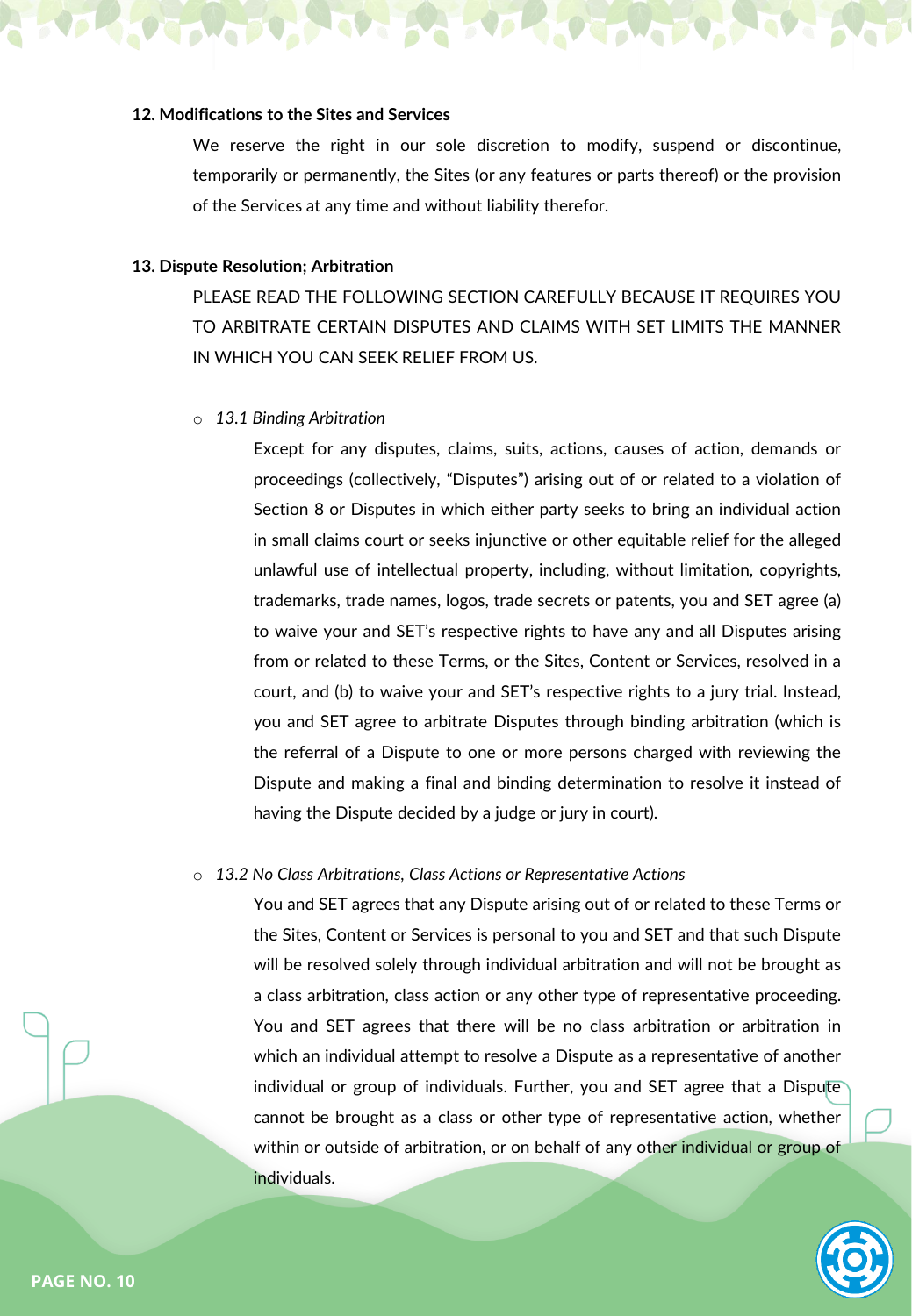# o **13.3 Notice; Informal Dispute Resolution**

You and SET agree that each party will notify the other party in writing of any arbitrable or small claims Dispute within thirty (30) days of the date it arises, so that the parties can attempt in good faith to resolve the Dispute informally. Notice to SET shall be sent by certified mail or courier to SET, C/o Wardwizard Solutions Technology Dutch BV, stadionstraat 11-c-10,4815NC Breda the Netherlands, Your notice must include (a) your name, postal address, telephone number, the email address you use or used for your SET account and, if different, an email address at which you can be contacted, (b) a description in reasonable detail of the nature or basis of the Dispute, and (c) the specific relief that you are seeking. Our notice to you will be sent electronically and will include (x) our name, postal address, telephone number and an email address at which we can be contacted with respect to the Dispute, (y) a description in reasonable detail of the nature or basis of the Dispute, and (z) the specific relief that we are seeking. If you and SET cannot agree how to resolve the Dispute within thirty (30) days after the applicable party receives the notice, then either you or SET may, as appropriate, commence an arbitration proceeding or, to the extent specifically provided for in Section 13.1, file a claim in court.

**USANTO** 

### o **13.4 Process**

Except for Disputes arising out of or related to a violation of user conduct or Disputes in which either party seeks to bring an individual action in small claims court or seeks injunctive or other equitable relief for the alleged unlawful use of intellectual property, including, without limitation, copyrights, trademarks, trade names, logos, trade secrets or patents, you and SET agree that any Dispute must be commenced or filed by you or SET within one (1) year of the date the Dispute arose, otherwise the underlying claim is permanently barred (which means that you and SET will no longer have the right to assert such claim regarding the Dispute). You and SET agree that (a) any arbitration will occur in Breda, the Netherlands.



**PAGE NO. 11**